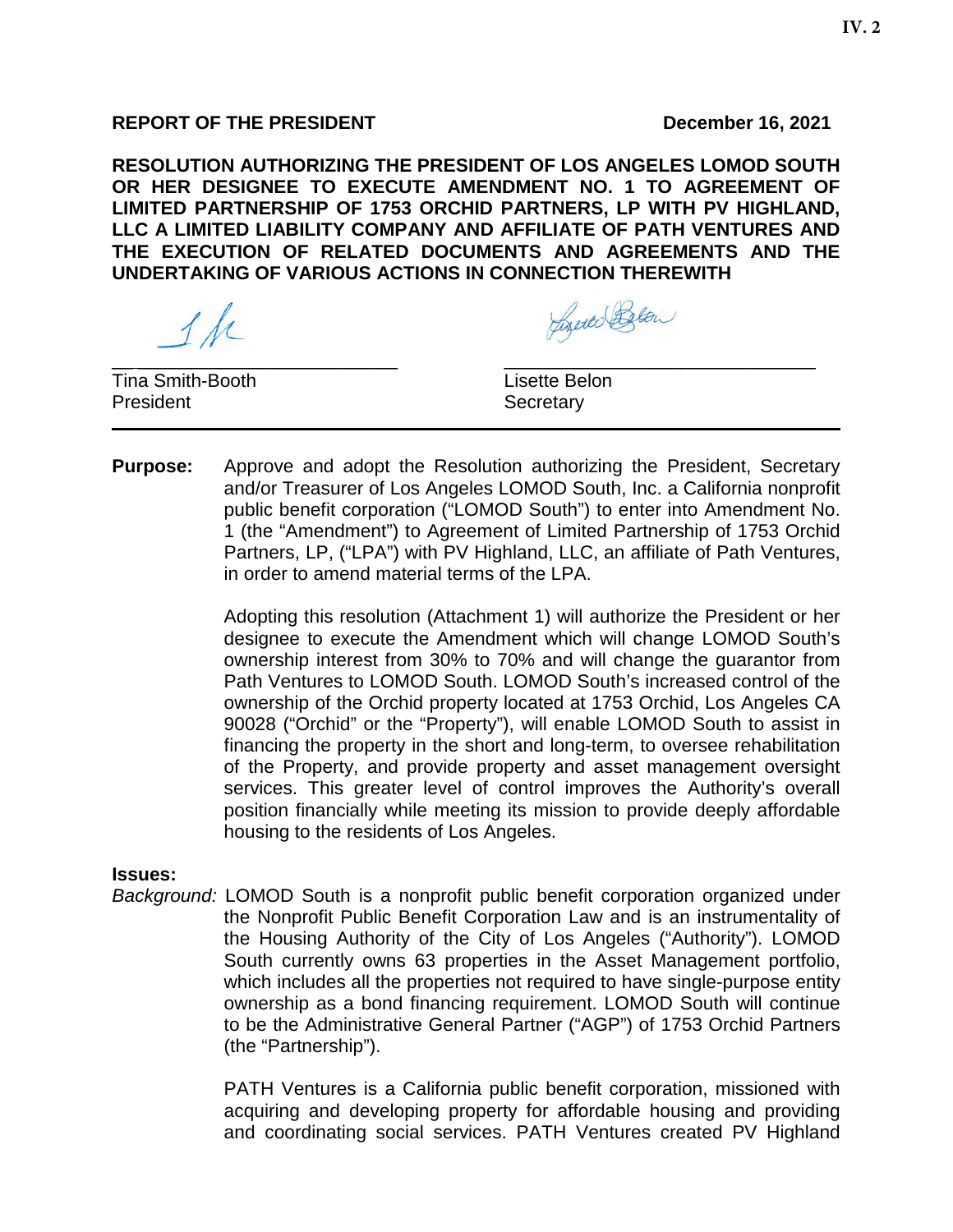LLC, who serves as Managing General Partner ("MGP") for the Partnership, and for which PATH Ventures acts as the Limited Partner and is responsible for coordinating services for residents.

On October 29, 2020, the HACLA Board of Commissioners ("BOC") by Resolution No. 9654, authorized the Authority's purchase by its instrumentality, LOMOD South to purchase the Property through Project Homekey funding. Also, on October 29, 2020, the LOMOD South Board of Directors ("BOD") by Resolution No 2020-02, authorized LOMOD South to enter into the LPA with Path Ventures or an affiliate to purchase the Property.

## *Developer/*

*Ownership* LOMOD South will remain as the AGP of the Limited Partnership, PV Highland LLC remains as the MGP and Path Ventures remains as the Limited Partner. The draft Amendment to the LPA is provided as Attachment 2 and includes the option for both partners to assign their rights to other entities as long as those entities are wholly owned or managed by either PATH Ventures or HACLA, respectively. It also provides for the partners to exit the partnership with each other's consent through sale or transfer of the rights and to have the opportunity to buy out each other's position in the partnership.

> LOMOD South, as the AGP, will now hold a 70% majority ownership and receive 70% of all cashflow annually and at capital events, described and defined in the document as the Development Management Fee. PV Highland LLC will hold 30% ownership interest and receive 30% of the Development Management Fee. With the transfer of the majority interest to LOMOD South, HACLA will now provide any guarantees in favor of any Lender (to the extent such Lender requires such guaranty) as part of any financing or refinancing.

**Funding:** No funds are required for this action.

## **Attachment:** 1. Resolution

2. Amendment 1 to the Agreement of Limited Partnership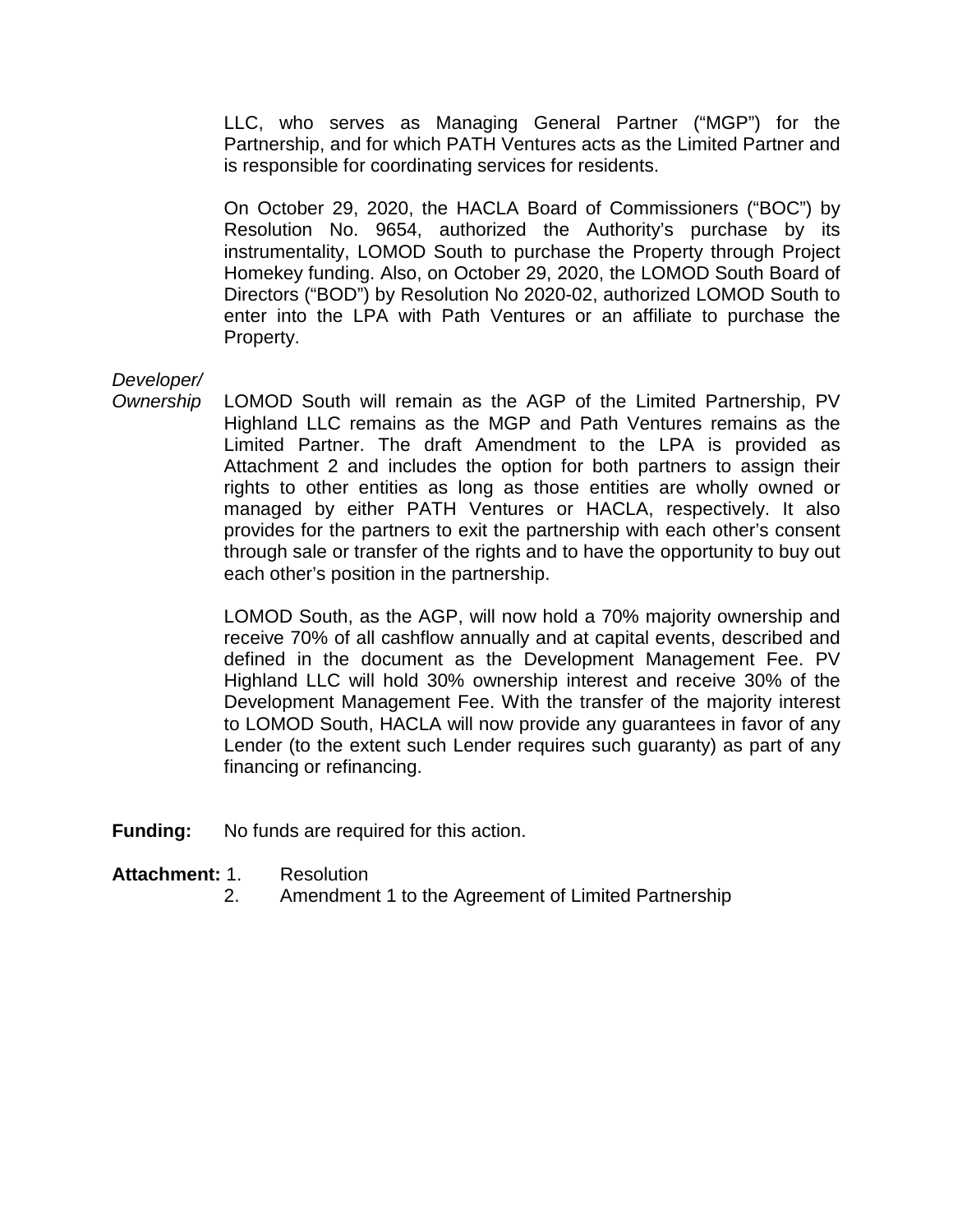#### **RESOLUTION NO.\_\_\_\_\_\_\_\_\_\_\_\_\_\_**

#### **RESOLUTION AUTHORIZING THE PRESIDENT OF LOS ANGELES LOMOD SOUTH OR HER DESIGNEE TO EXECUTE AMENDMENT NO. 1 TO AGREEMENT OF LIMITED PARTNERSHIP OF 1753 ORCHID PARTNERS, LP WITH PV HIGHLAND, LLC A LIMITED LIABILITY COMPANY AND AFFILIATE OF PATH VENTURES AND THE EXECUTION OF RELATED DOCUMENTS AND AGREEMENTS AND THE UNDERTAKING OF VARIOUS ACTIONS IN CONNECTION THEREWITH**

**WHEREAS,** Los Angeles LOMOD South, Inc ("LOMOD South") is a nonprofit public benefit corporation duly created, established and authorized to transact business and exercise powers under and pursuant to the provisions of the Nonprofit Public Benefit Corporation Law, consisting of Part 2 Division 2 of Title 1 of the California Corporations Code (the "Act");

**WHEREAS,** the Act authorizes LOMOD South to make and execute contracts and other instruments necessary or convenient for the exercise of its powers;

**WHEREAS,** the Orchid Villas (the "Property") is comprised of 40 units of permanent supportive housing in a residential development with amenities, of which up to thirty-nine (39) units as Project Based Vouchers ("PBV") units;

**WHEREAS**, on October 29, 2020, the Housing Authority Board of Commissioners **(**"BOC") approved, by Resolution No. 9654, the Authority's purchase either by itself or its instrumentality, LOMOD South, the purchase of the Property through available Project Homekey funding;

**WHEREAS**, on October 29, 2020, the LOMOD South Board of Directors ("BOD") by Resolution No 2020-02, authorized LOMOD South to enter into a limited partnership agreement ("LPA") with Path Ventures or an affiliate to purchase the Property;

**WHEREAS,** LOMOD South is the Administrative General Partner ("AGP") of 1753 Orchid Partners, LP, a California limited partnership (the "Partnership"), PV Highland, LLC a California limited liability company is the Managing General Partner ("MGP") and Path Ventures is the Limited Partner;

**WHEREAS,** LOMOD South's participation as the AGP of the Partnership has been renegotiated to improve LOMOD South's standing in ownership and participation;

**WHEREAS**, in order to memorialize the renegotiated terms of the LPA, LOMOD South, PV Highland LLC and Path Ventures will enter into Amendment No. 1 to Limited Partnership of 1753 Orchid Partners, LP (the "Amendment");

**WHEREAS,** LOMOD South will continue to serve as the AGP of the Partnership and will also now perform those responsibilities as the guarantor/indemnitor pursuant to a guaranty agreement or indemnity agreement in favor of any Lender related to a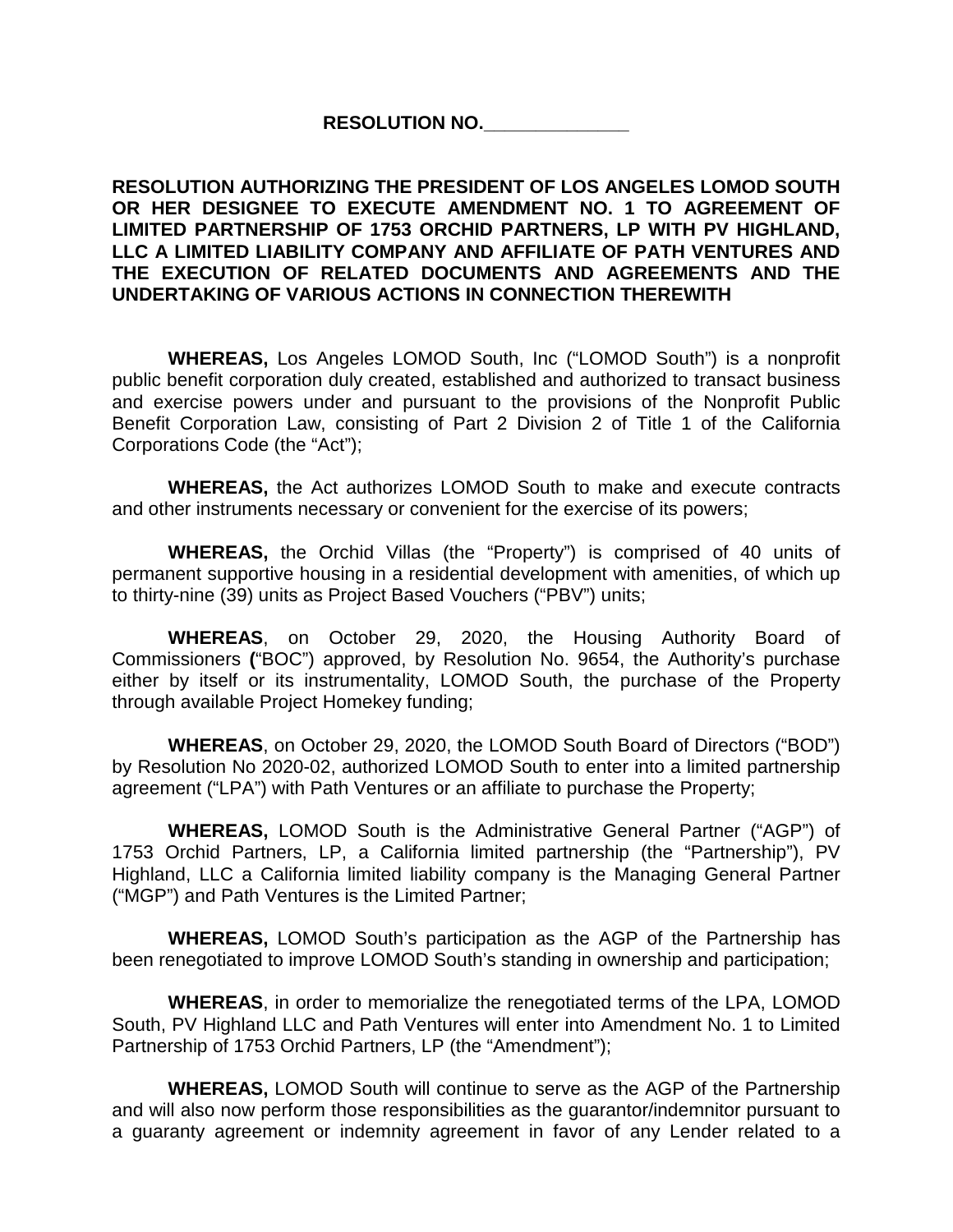financing or refinancing (to the extent such Lender requires a guaranty) and will oversee the day-to-day management of the Property; and

**WHEREAS,** LOMOD South will now have an 70% ownership interest in the Property and will receive 70% of Development Management Fees and the MGP and Path Ventures combined will now have a 30% ownership interest in the Property and will receive 30% of any Development Management Fee generated;

**WHEREAS,** the Board of Directors of LOMOD South must approve the execution of the Amendment and all applicable financing and ownership documents related to the Property acquisition and financing, in order to consummate the successful closing, financing and operation of the Property.

**NOW, THEREFORE, BE IT RESOLVED** the Board of Directors of LOMOD South, does hereby authorize and approve as follows:

**Section 1.** The President, the Secretary, or the Treasurer of LOMOD South (collectively, "the Authorized Representatives") and each of their respective designees, are each hereby authorized and directed, to do any and all things necessary and to execute, deliver, and perform any and all closings, notes, financing, or ownership documents, including the Amendment and any subsequent amendments to the Limited Partnership Agreement, with such changes approved by counsel, and all other documents or actions which they may deem necessary or advisable in order to consummate, carry out, give effect to and comply with the terms and intent of this Resolution and the consummation of the transactions contemplated herby. All actions heretofore taken by the officers, employees, attorneys and agents of LOMOD South, and each of them, ae hereby authorized and directed to do any and all things necessary and to ender into and execute, acknowledge and deliver any and all agreements, assignments, certificates and other documents that they or counsel may deem necessary or advisable to consummate the development and financing of the Project and to otherwise to effectuate the purposes of this Resolution without further approval of LOMOD South.

**BE IT FURTHER RESOLVED** that this Resolution shall take effect immediately.

JAMES JOHNSON

APPROVED AS TO FORM: Los Angeles LOMOD South, Inc.

BY: \_\_\_\_\_\_\_\_\_\_\_\_\_\_\_\_\_\_\_\_\_\_\_\_\_\_\_ BY:\_\_\_\_\_\_\_\_\_\_\_\_\_\_\_\_\_\_\_\_\_\_\_\_\_\_\_

eneral Counsel **Counsel Counsel Counsel** BY: Chairperson Castro

DATE ADOPTED: \_\_\_\_\_\_\_\_\_\_\_\_\_\_\_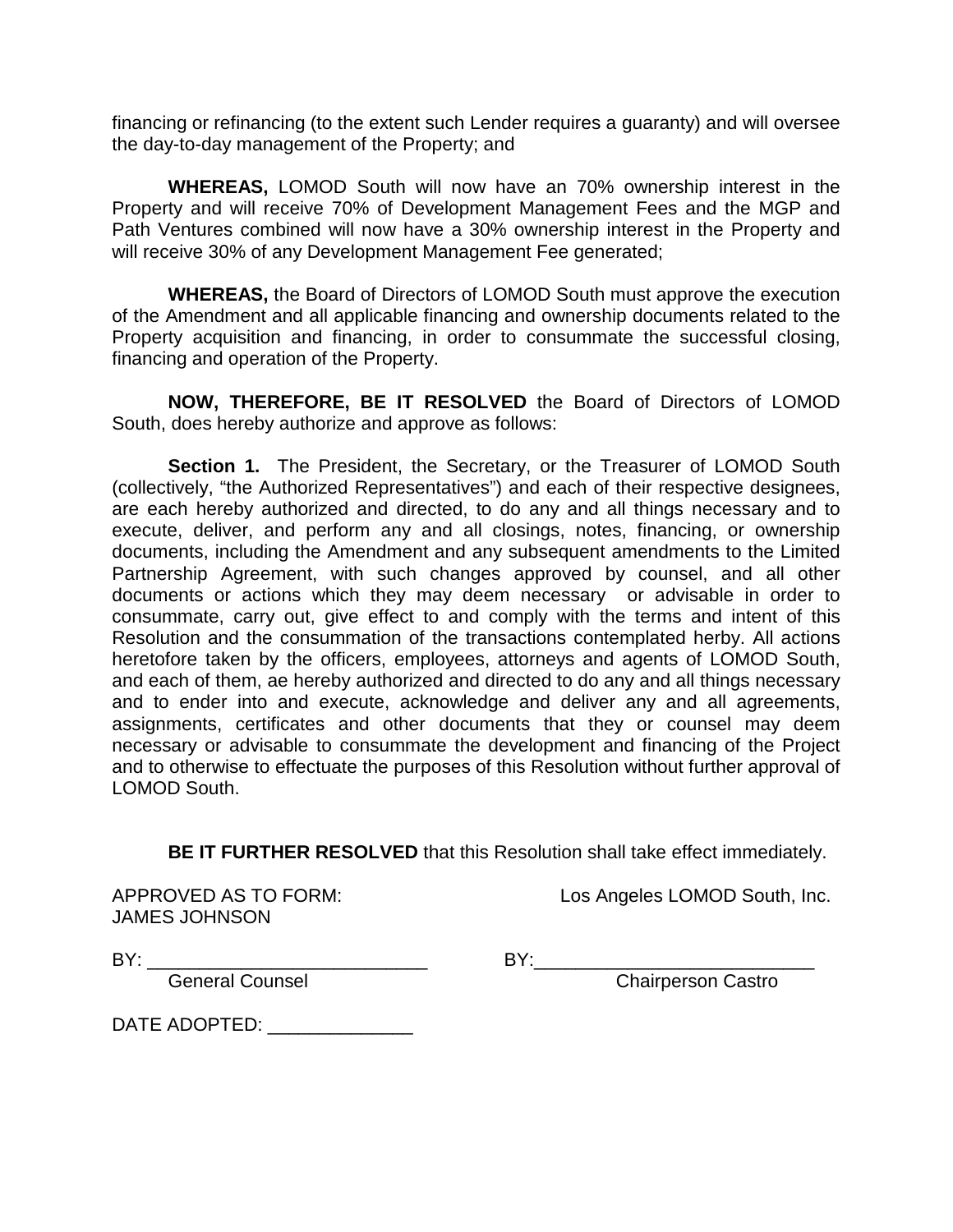#### **AMENDMENT NO. 1 TO AGREEMENT OF LIMITED PARTNERSHIP OF 1753 ORCHID PARTNERS, LP**

This Amendment No. 1 (this "**Amendment**") to Agreement of Limited Partnership of 1753 Orchid Partners, LP dated November 2020 (the "**Existing Agreement**"), entered into as of November \_\_, 2021 (the "**Effective Date**"), is by and among PV Highland LLC, a California limited liability company ("**Managing General Partner**"), Los Angeles LOMOD South, Inc., a California nonprofit public benefit corporation ("**Administrative General Partner**"), and PATH Ventures, a California nonprofit public benefit corporation ("**Limited Partner**", and together with the Managing General Partner and Administrative General Partner are sometimes collectively referred to herein as the "**Parties**" and individually as a "**Party**").

#### **RECITALS**

**WHEREAS**, the undersigned Parties desire to amend the Existing Agreement, as more fully set forth herein.

**NOW, THEREFORE**, in consideration of the foregoing and other good and valuable consideration, the receipt and sufficiency of which are hereby acknowledged, the Parties hereto, intending to be legally bound, hereby agree as follows:

1. **Definitions; Incorporation of Recitals**. All capitalized terms used and not expressly defined in this Amendment have the respective meanings assigned to such terms in the Existing Agreement. The Recitals set forth above are true and correct and are incorporated into and form a part of this Amendment.

2. **Amendments to Existing Agreement**. As of the Effective Date, the Existing Agreement is hereby amended as follows:

(a) In Article VII, the first sentence is deleted in its entirety and replaced with the following sentence:

"Profits and losses for any year shall be allocated to the Limited Partner and General Partners in accordance with their respective Percentage Interest."

(b) In Section 8.4, the last sentence is deleted in its entirety and replaced with the following sentence:

"Finally, both General Partners shall be entitled to receive the Development Management Fee, which shall be split in accordance with the Development Management Fee Percentage, but such fee shall only be paid after the Initial Loan has been successfully refinanced with a new Loan."

(c) Section 9.2 is deleted in its entirety and replaced with the following: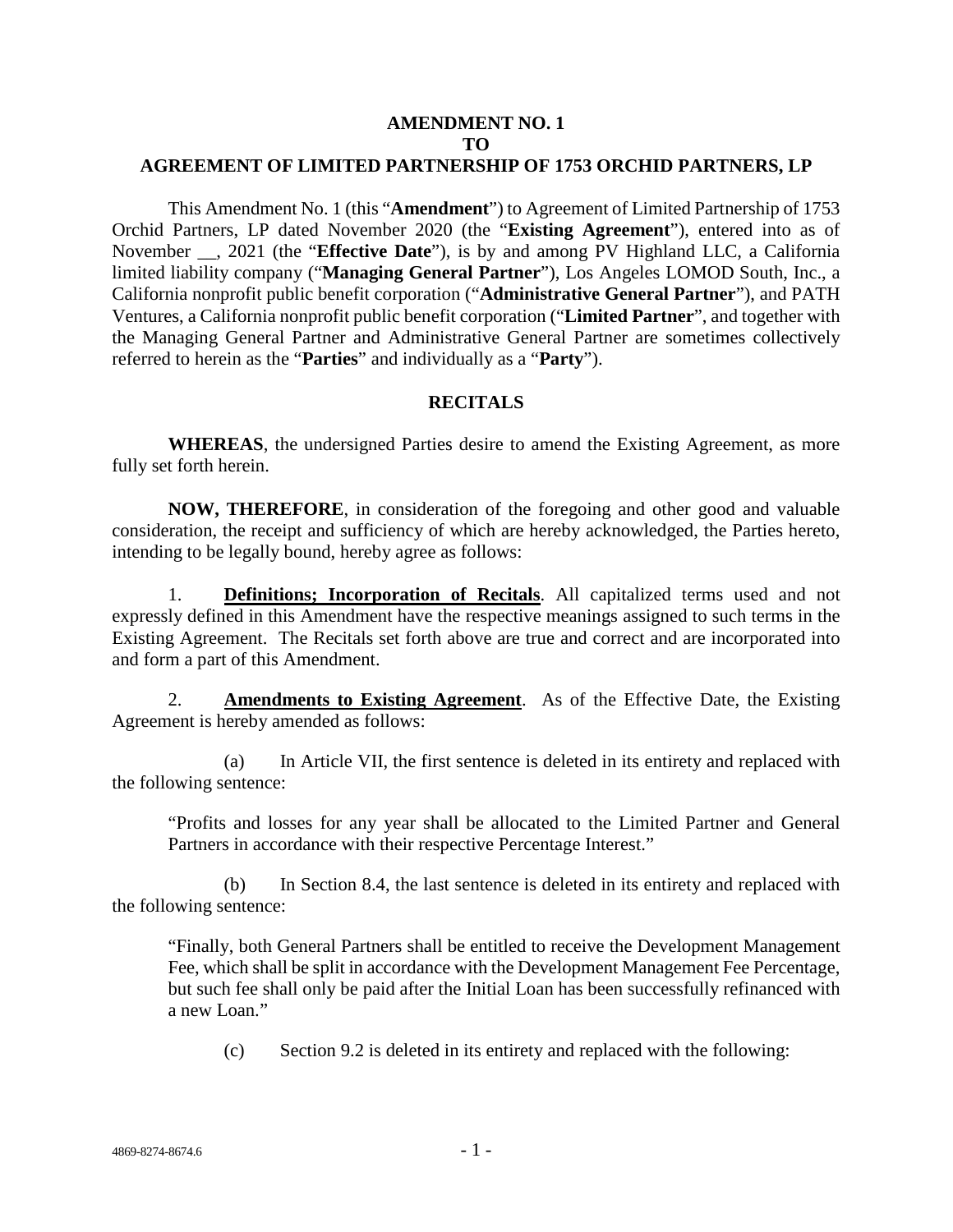"The Administrative General Partner shall serve as the guarantor / indemnitor pursuant to a guaranty agreement or indemnity agreement in favor of any Lender (to the extent such Lender requires such guaranty), in form and substance acceptable to the Administrative General Partner in its sole discretion ("**Guaranty**")."

(d) Section  $11.1(a)(iv)$  is deleted in its entirety and replaced with the following:

"Fourth, so long as replacement financing has been obtained for the Initial Loan and a new Loan has been obtained by the Partnership, to the payment of the Development Management Fee due to the General Partners in accordance with the Development Management Fee Percentage."

(e) In Section 11.3(a)(ii), the second sentence is deleted in its entirety and replaced with the following sentence:

"Upon dissolution of the Partnership, after any allocations under Article VII and the distributions pursuant to this subparagraph (ii), each Partner shall contribute to the capital of the Partnership the lesser of (i) its negative capital account balance, if any, or (ii) the amount which when added to its prior contributions equals its Percentage Interest of the aggregate contributions of all Partners."

(f) In Schedule A, the following definition shall be added:

""Development Management Fee Percentage" means 30% with respect to the Managing General Partner and 70% with respect to the Administrative General Partner."

(g) Schedule B is deleted in its entirety and replaced with a new Schedule B as attached hereto as Exhibit 1.

3. **Reaffirmation**. The Parties hereby acknowledge and reaffirm their respective rights and obligations under the Agreement, as amended hereby.

4. **Effective Date of Amendment; Limited Effect**. This Amendment is effective as of the Effective Date. Except as expressly provided in this Amendment, all of the terms and provisions of the Existing Agreement are and will remain in full force and effect and are hereby ratified, confirmed and approved by the Parties. Without limiting the generality of the foregoing, the amendments contained herein shall not be construed as an amendment to or waiver of any other term or provision of the Existing Agreement or as a waiver of or consent to any further or future action on the part of any Party that would require the waiver or consent of any other Party. On and after the Effective Date, each reference in the Existing Agreement to "this Agreement," "the Agreement," "hereunder," "hereof," "herein," or words of like import shall mean and be a reference to the Existing Agreement as amended by this Amendment.

## 5. **Miscellaneous**.

(a) This Amendment (and the rights and obligations of the Parties to this Amendment) is and shall be governed by and construed and interpreted in accordance with the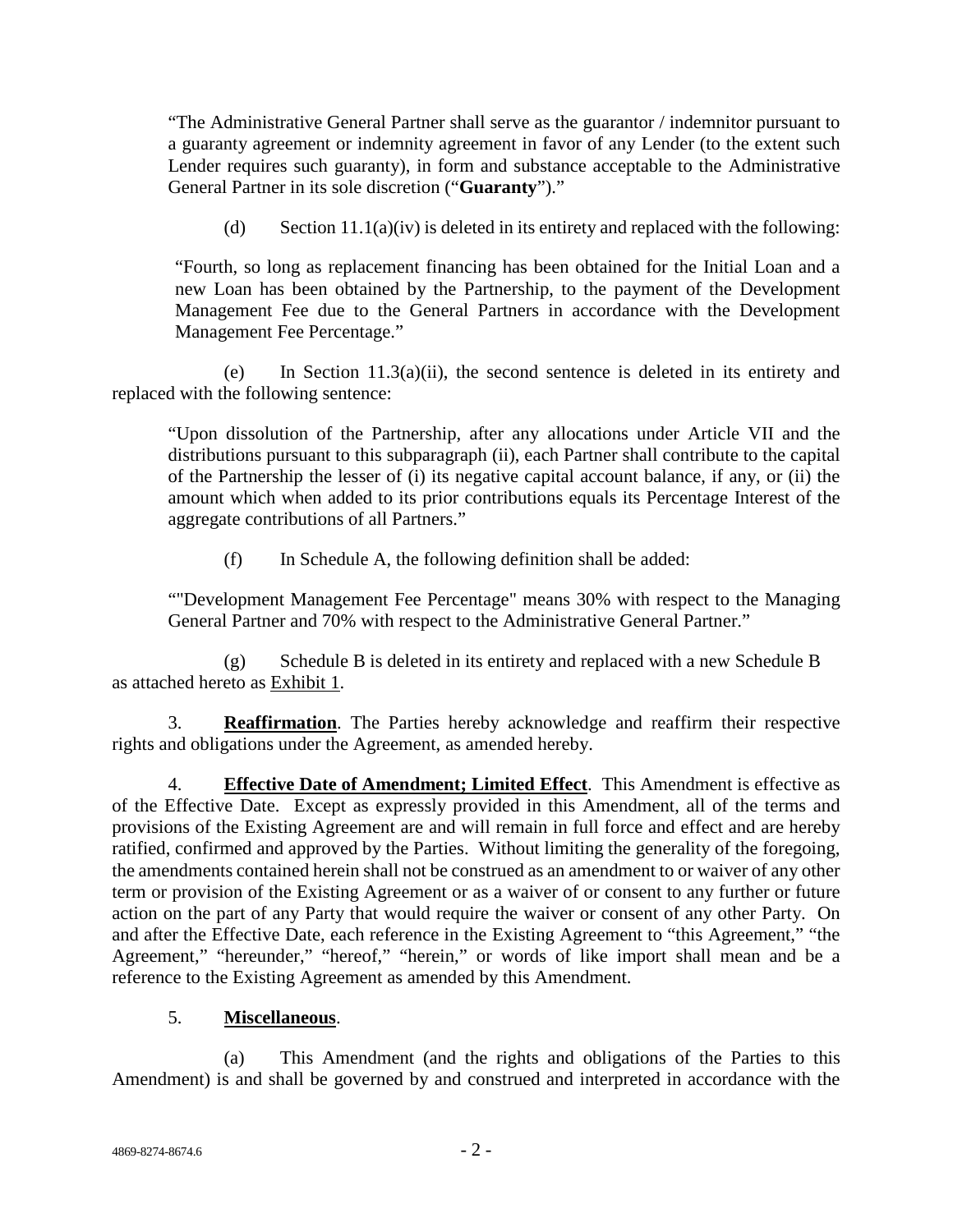laws of the State of California without regard to the conflict of laws rules or provisions of such State.

(b) This Amendment shall inure to the benefit of and be binding upon each of the Parties to this Amendment and each of their respective permitted successors and permitted assigns.

(c) The headings in this Amendment are for reference only and do not affect the meaning or interpretation of this Amendment or any section or provision of this Amendment.

(d) This Agreement may be executed in counterparts, each of which shall be deemed an original but all of which together shall constitute one and the same instrument and agreement. Executed counterpart signature pages to this Agreement transmitted by facsimile transmission, by electronic mail in portable document format (.pdf), or by any other electronic means intended to preserve the original graphic and pictorial appearance of a document, will have the same effect as physical delivery of the paper document bearing an original signature or signatures.

[*Signature Page Follows*]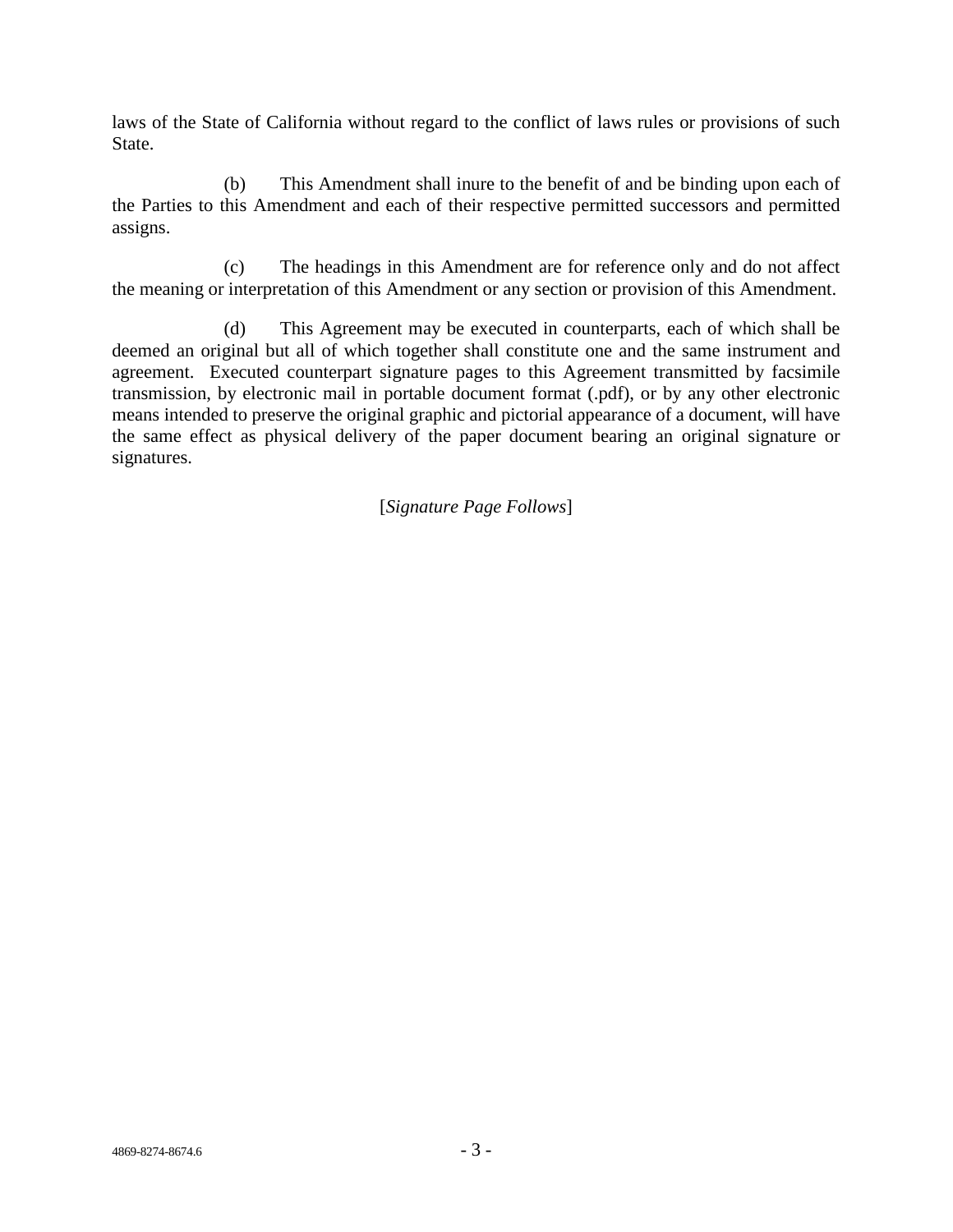IN WITNESS WHEREOF, the Parties, intending to be legally bound, have executed this Amendment as of the Effective Date.

#### **MANAGING GENERAL PARTNER:**

PV HIGHLAND LLC, a California limited liability company

By: PATH Ventures, a California nonprofit public benefit corporation, it sole member and manager

By: \_\_\_\_\_\_\_\_\_\_\_\_\_\_\_\_\_\_\_\_\_\_\_\_\_\_\_\_\_\_\_\_\_ Name: Title:

# **ADMINISTRATIVE GENERAL PARTNER:**

LOS ANGELES LOMOD SOUTH INC., a California nonprofit public benefit corporation

By: \_\_\_\_\_\_\_\_\_\_\_\_\_\_\_\_\_\_\_\_\_\_\_\_\_\_\_\_\_\_\_\_\_ Name: Tina Smith-Booth Title: President

## **LIMITED PARTNER:**

PATH Ventures, a California nonprofit public benefit corporation

By: \_\_\_\_\_\_\_\_\_\_\_\_\_\_\_\_\_\_\_\_\_\_\_\_\_\_\_\_\_\_\_\_\_ Name:

Title: